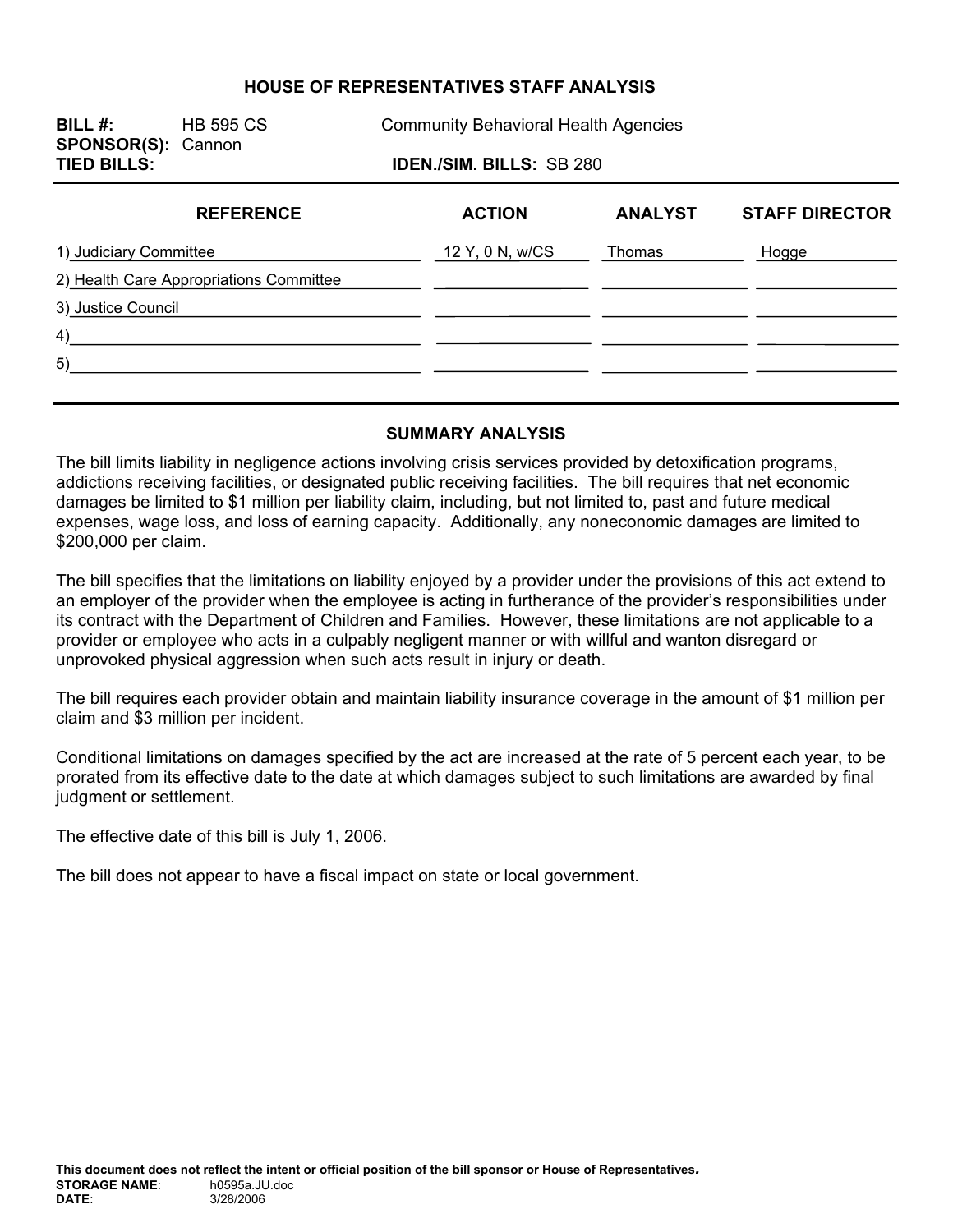## **FULL ANALYSIS**

## **I. SUBSTANTIVE ANALYSIS**

## A. HOUSE PRINCIPLES ANALYSIS:

**Provide limited government**—The bill mandates that each provider obtain and maintain liability insurance coverage in the amount of \$1 million per claim and \$3 million per incident.

**Promote personal responsibility**—The bill limits the liability of a provider in certain civil actions.

**Empower families**—To the extent that providers reduce their costs for liability insurance and from legal immunity, the offering of services, with the attendant emotional and financial benefits, may increase for families.

### B. EFFECT OF PROPOSED CHANGES:

### **PRESENT SITUATION**

#### **Background on the Provision of Mental Health Services Prevention of Substance Abuse**

Part I of ch. 394, F.S., is the Florida Mental Health Act, also known as "the Baker Act." The Baker Act describes the criteria and process for the involuntary examination of a person who is believed to have a mental illness and, because of that illness, has refused voluntary examination or is unable to determine that an examination is necessary and is a danger to self or others or likely to suffer from self-neglect to the degree that it endangers his or her well-being. The statute authorizes law enforcement, certain mental health clinical professionals, or the court to require that an individual be involuntarily detained for evaluation for a period up to 72 hours.

In addition to procedural requirements for involuntary examination and voluntary and involuntary treatment, the Baker Act provides a framework for the public mental health service delivery system. The "front door" to that system is the public receiving facility. Receiving facilities admit persons for involuntary examination and are defined in the statute as "any public or private facility designated by the Department of Children and Families (DCF) to receive and hold involuntary patients under emergency conditions or for psychiatric evaluation and to provide short-term treatment."<sup>1</sup> Public receiving facilities are those facilities that receive public funds specifically for Baker Act examinations. Under s. 394.459(2), F.S., receiving facilities are required to examine and provide treatment to everyone, regardless of their diagnosis or ability to pay. Public receiving facilities are usually colocated with a community mental health provider agency or a public hospital.

A crisis stabilization unit is defined as "a program that provides an alternative to inpatient hospitalization and that provides brief, intensive services 24 hours a day, seven days a week, for mentally ill individuals who are in an acutely disturbed state."<sup>2</sup> The definition of "crisis stabilization unit" and licensure requirements for these programs are found in pt. IV of ch. 394, F.S., the Community Substance Abuse and Mental Health Services Act.

Part V of ch. 397, F.S., provides criteria and procedures for the involuntary admission of an individual in an acute substance abuse crisis. A person meets the criteria for involuntary admission if he or she is substance abuse impaired and because of such impairment has lost the power of self-control with respect to substance use and either is likely to harm himself or herself or others or is in need of substance abuse services and his or her judgment has been so impaired that the person is unable to

# 1 Section 394.455(26), F.S.

 $^{2}$  Section 394.67(5), F.S.

```
STORAGE NAME: h0595a.JU.doc PAGE: 2
DATE: 3/28/2006
```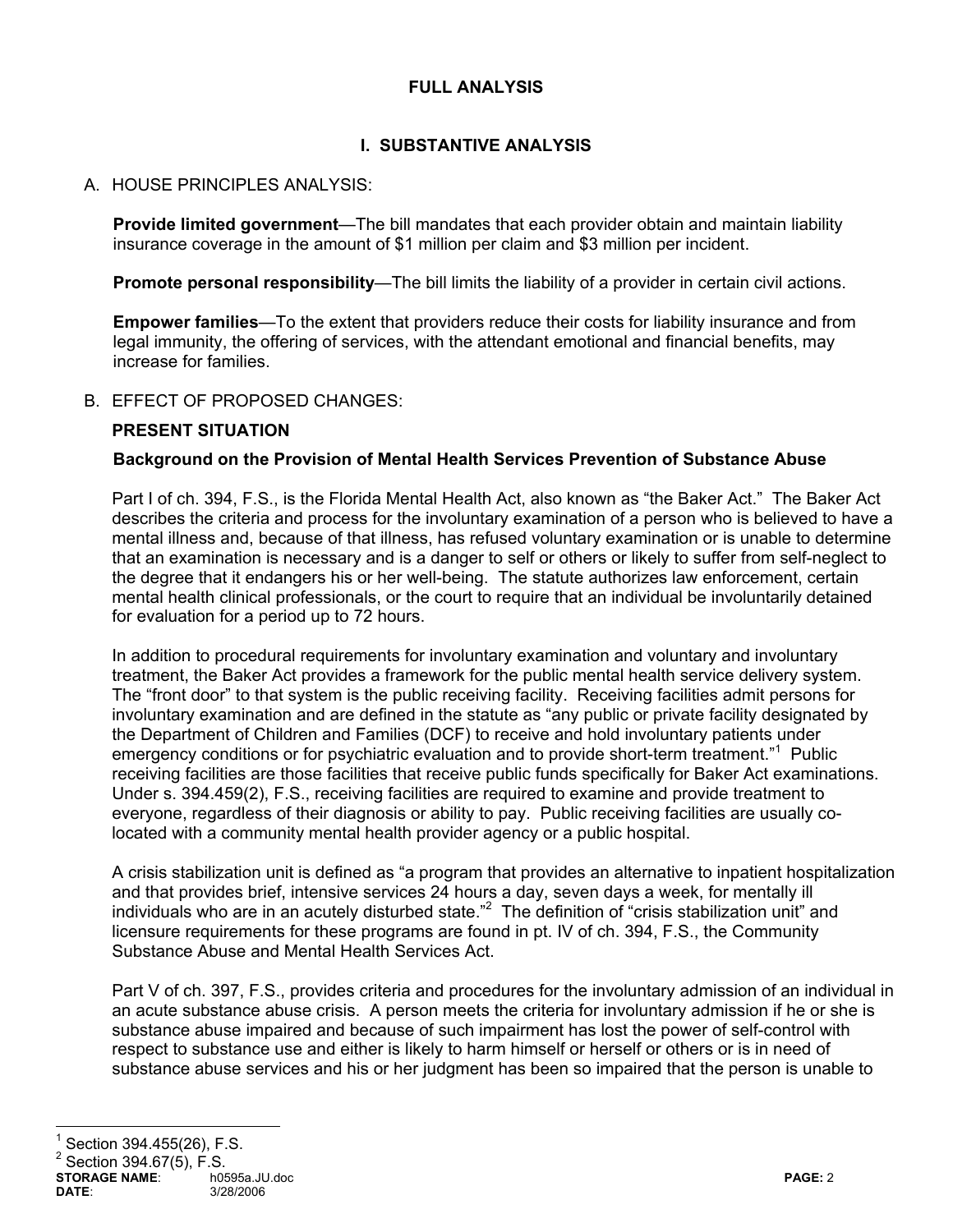appreciate the need for treatment or services. $3$  An individual may be compelled to emergency admission for detoxification, assessment, or stabilization through one of several pathways including law enforcement, physician certification, parent or guardian consent, or court order.

Substance abuse providers may be licensed by the DCF for one or several separate service components.<sup>4</sup> Included in these licensed service components are detoxification programs and addictions receiving facilities. Detoxification services may be provided within a facility that is licensed as a substance abuse treatment program or in a hospital licensed under ch. 395, F.S. Addictions receiving facilities (ARFs) are state-owned, state-operated, or state-contracted programs licensed by the DCF and designated as secure facilities to provide an intensive level of care. All persons admitted to ARFs are considered clients of the DCF and their admission cannot be denied solely on the basis of their inability to contribute to the cost of their care.<sup>5</sup> However, admission may be denied due to failure to meet admission criteria, medical or behavioral conditions beyond management capabilities of the program, or lack of space, services, or financial resources to pay for care.<sup>6</sup> Detoxification services may be provided on a residential or outpatient basis to assist an individual with the physiological and psychological withdrawal from the effects of substance abuse. While most of these programs are funded by the DCF, some of them are private, for-profit organizations that receive no funding from the DCF.

As of FY 2004-05, the DCF maintained contracts with 168 substance abuse providers and 249 community mental health provider agencies. There are currently 75 public receiving facilities and 53 private receiving facilities designated by the DCF. Among the public facilities, 47 are licensed by the Agency for Health Care Administration and designated as Crisis Stabilization Units. The agency may not issue a license to a crisis stabilization unit unless the unit receives state funds. Of the substance abuse providers, 32 provide substance abuse detoxification services and 10 are licensed as ARFs. In FY 2004-05, services were provided to 69,059 individuals through mental health or substance abuse crisis services agencies under contract with the DCF.

Current DCF contracts specify that a provider is an independent contractor and not an agent of the department and that the provider agrees to indemnify, defend and hold the department, its agencies, officers, and employees harmless from all claims, suits, judgments, or damages including attorneys' fees arising out of any act, actions, neglect or omission by the provider, its agents or employees. According to the Florida Council for Community Health (the "Council"), approximately 98% of persons served by these facilities are low income, uninsured individuals, or Medicaid eligible and virtually all funding for receiving facilities comes from local, state and federal government sources.

According to the Council, the cost of medical malpractice liability insurance is limiting the ability of publicly supported community mental health and substance abuse agencies to provide critical treatment and intervention services that are relied upon by law enforcement, local communities and state agencies. The Council states that medical malpractice insurance rates for community mental health and substance abuse agencies have increased 105% over the past three years, approximately 35% per year. In some cases, 5% or more of a facility's operating budget is used to pay for liability insurance.

The average cost of liability insurance for a community behavioral health provider was \$238,847 in FY 2002-03. The average yearly cost in FY 2003-04 was \$355,715, and increase of 49%. As an example of the impact on treatment capacity, a community mental health provider could have provided an additional 1,457 bed days of crisis stabilization care in lieu of paying for liability insurance during FY 2003-04. The following chart provided by the Council shows examples of the escalation of liability insurance premiums (which includes medical malpractice, officers and directors insurance and other liability insurance) for a sample of behavioral health care providers:

<sup>&</sup>lt;sup>3</sup> Section 397.675, F.S.<br><sup>4</sup> Section 397.675, F.S.

Section 397.311(18), F.S.

<sup>5</sup> Section 397.431(5), F.S.

 $6$  Section 397.6751, F.S.

**STORAGE NAME**: h0595a.JU.doc **PAGE:** 3 **DATE**: 3/28/2006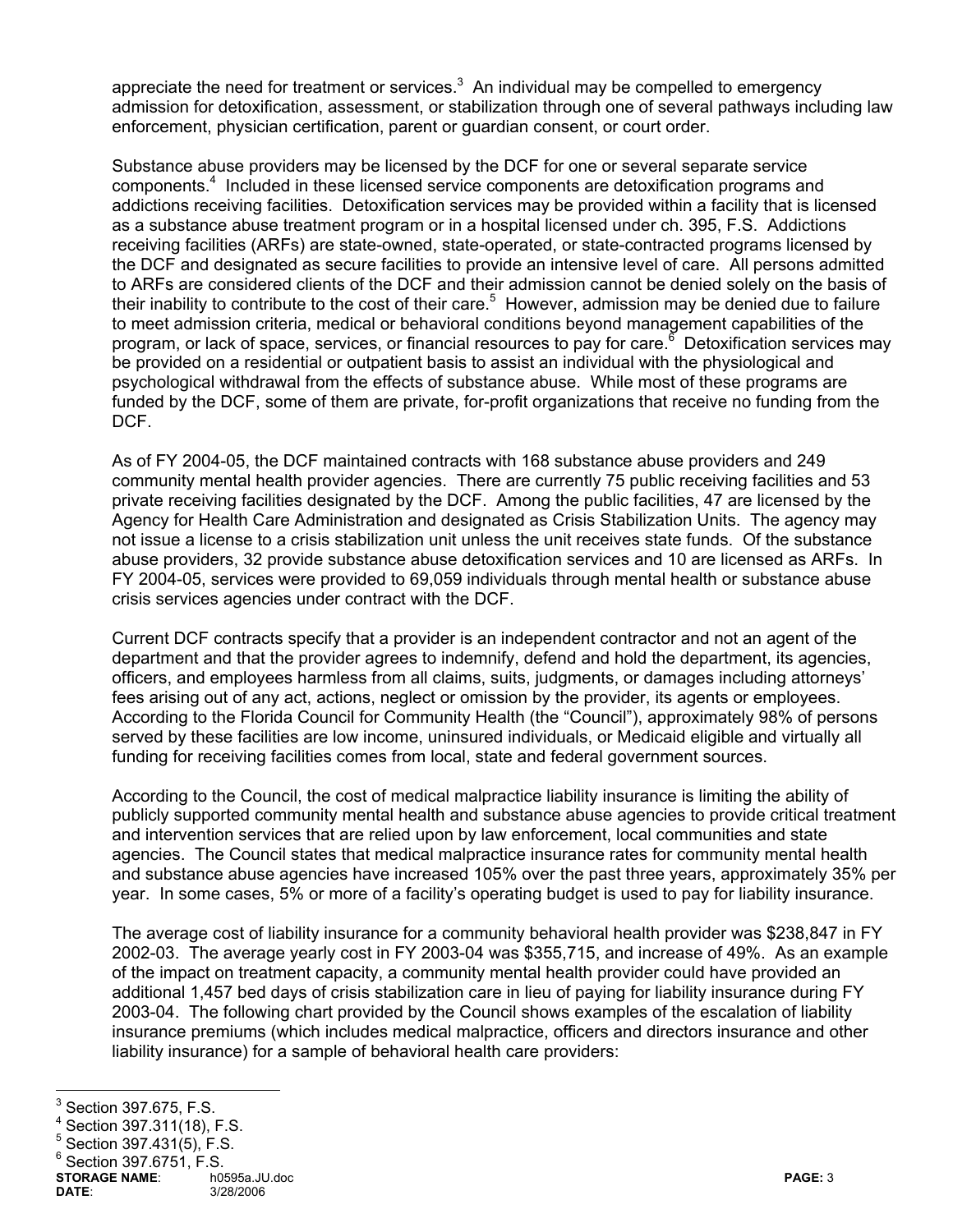#### **Sample of Community Providers' Annual Insurance Premium Increases FY 2002-03 through FY 2005-06**

|                            | FY 2002-03      | FY 2003-04      | FY 2004-05      | FY 2005-06      | % Increase from  |
|----------------------------|-----------------|-----------------|-----------------|-----------------|------------------|
| <b>Facility</b>            | <b>Premiums</b> | <b>Premiums</b> | <b>Premiums</b> | <b>Premiums</b> | '02-03 to '05-06 |
| <b>Act Corporation</b>     | \$391,000       | \$425,000       | \$582,061       | \$619,603       | 58.5%            |
| Lakeview Center            | \$555,301       | \$793,063       | \$1,063,966     | \$1,236,461     | 122.7%           |
| Personal Enrichment        | \$72,315        | \$225,662       | \$187,556       | \$159,454       | 120.5%           |
| Meridian Behavioral Health | \$306,364       | \$420,174       | \$520,896       | \$543,201       | 77.3%            |
| Apalachee Center           | \$95,630        | \$247,239       | \$186,031       | \$272,355       | 184.8%           |
| <b>Bayview Center</b>      | \$59,280        | \$88,952        | \$119,629       | \$137,646       | 132.2%           |
| Manatee Glens              | \$99,744        | \$125,379       | \$137,404       | \$162,473       | 62.9%            |
| LifeStream                 | \$137,843       | \$167,463       | \$221,535       | \$257,879       | 87.1%            |
| Bridgeway                  | \$160,250       | \$281,539       | \$219,817       | \$238,270       | 48.7%            |
|                            |                 |                 |                 |                 |                  |
| Average Cost / % Change    | \$208,636       | \$308,275       | \$359,877       | \$403,038       | 93.18%           |

Source: Florida Council for Behavioral Healthcare, Helping Florida Families in Crisis: Liability Limits for State Funded Detoxification and Public Receiving Facilities, January 1, 2006

#### **Report by the Department of Children and Families on the Experience of Public Receiving Facilities in Securing and Maintaining Medical Malpractice Insurance**

In 2004, the Florida Legislature, in proviso language in the General Appropriations Act, mandated that the DCF develop a report that reviewed the experience of public receiving facilities in securing and maintaining medical malpractice insurance. The review was to include the current cost of insurance and the rate of increase or decrease in these costs over the past three years and the experience of these facilities with lawsuits and associated awards. The department was directed to investigate whether these facilities were experiencing problems with malpractice insurance and the impact such problems have on service delivery. The department delivered the report to the Governor and the Senate and House Appropriations committees by December 31, 2004.

The report states that the median cost of insurance for public receiving facilities rose by 72.5 percent during the four years 2001 to 2004, from \$15,210 in FY 2001-02 to \$26,239 in FY 2003-04. During this same period, the reporting agencies' acute care budgets increased by 23.01 percent.

### **Similar Statutory Provisions**

Liability limits and immunity provisions similar to those proposed in this bill are extended to health care<sup>7</sup> and other providers serving inmates of the state correctional system, $8$  providers under contract with the Department of Juvenile Justice,<sup>9</sup> and eligible child welfare lead agencies.<sup>10</sup> These immunities are not applicable to a provider or employee who acts in a culpably negligent manner or with willful and wanton disregard or unproved physical aggression when such acts result in injury or death.

# **EFFECT OF PROPOSED CHANGES**

The bill creates s. 394.9085, F.S., to provide that certain facilities or programs [a detoxification program defined in s. 397.311(18)(b), F.S, an addictions receiving facility defined in s. 397.311(18)(a), F.S., or a designated public receiving facility defined in s. 394.455(26), F.S.] shall have liability limits in negligence actions based on services for crisis stabilization. The bill requires that net economic damages be limited to \$1 million per liability claim, including, but not limited to, past and future medical expenses, wage loss, and loss of earning capacity. The bill also specifies that damages be offset by any collateral source payment that is paid in accordance with s. 768.76, F.S. Additionally, any

 7 Section 456.048, F.S.

<sup>8</sup> Section 946.5026, F.S.

<sup>9</sup> Section 985.31(5)(d), F.S.

Section  $409.1671(1)(h)$ , F.S.

**STORAGE NAME:** http://edu/docitor.com/integrate/state/state/state/state/state/state/state/state/state/state/state/<br>DATE: 3/28/2006 **DATE**: 3/28/2006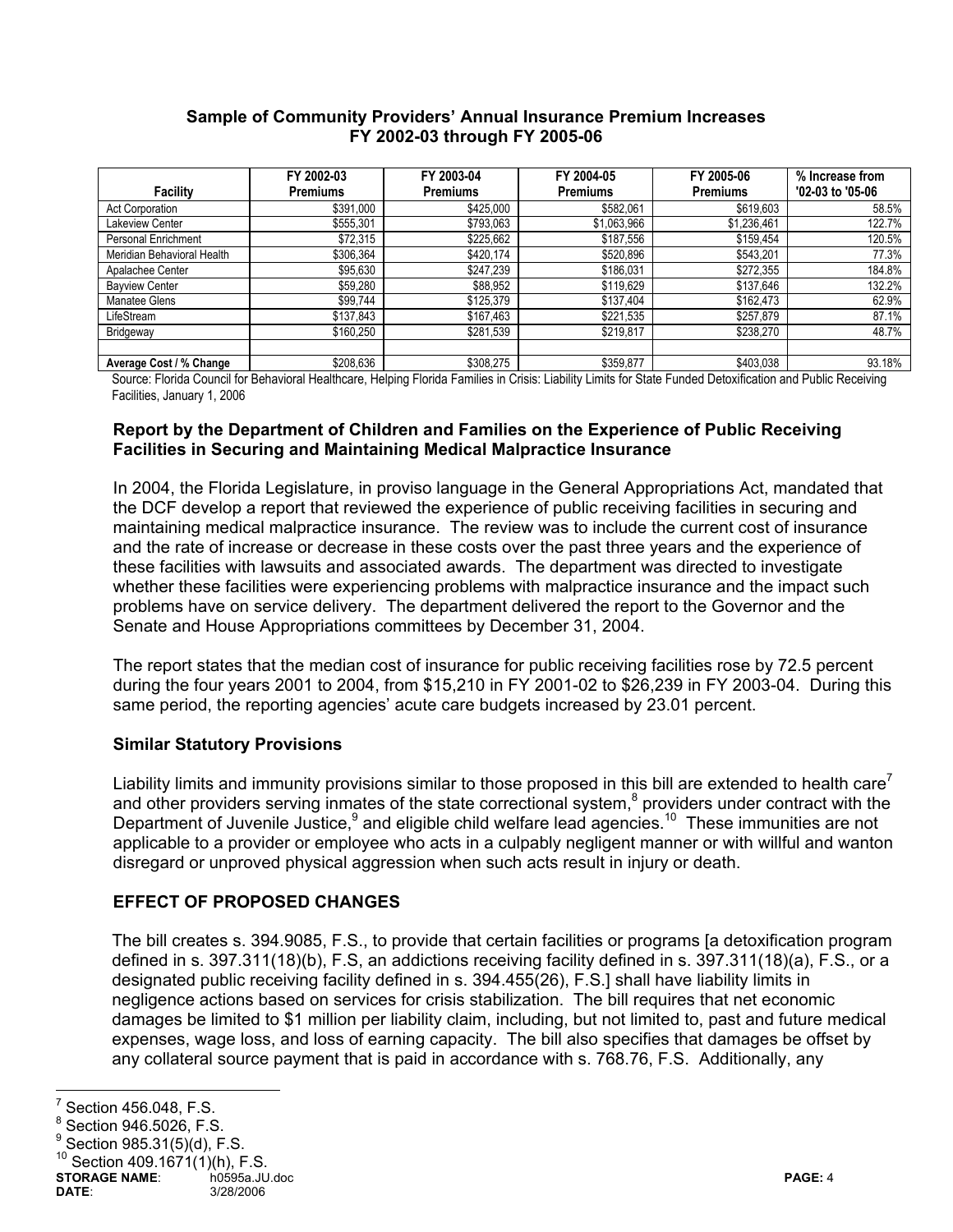noneconomic damages specified against the entities specified by this bill are limited to \$200,000 per claim. The provider or its insurer must assume any costs for defending actions brought under this section.

The bill specifies that the limitations on liability enjoyed by a provider under the provisions of this act extend to an employee of the provider when the employee is acting in furtherance of the provider's responsibilities under its contract with the DCF. However, these limitations are not applicable to a provider or employee who acts in a culpably negligent manner or with willful and wanton disregard or unprovoked physical aggression when such acts result in injury or death.

The bill specifies that a person who provides contractual services to the DCF is not an employee or agent of the state for the purposes of ch. 440, F.S. (Worker's Compensation). The bill requires each provider to obtain and maintain liability insurance coverage in the amount of \$1 million per claim and \$3 million per incident.

The bill additionally specifies that the conditional limitations on damages specified by this act shall be increased at the rate of five percent each year, to be prorated from its effective date to the date at which damages subject to such limitations are awarded by final judgment or settlement.

#### C. SECTION DIRECTORY:

**Section 1.** Creates 768.0755, F.S., relating to behavioral provider liability.

**Section 2.** Provides that the bill takes effect on July 1, 2006.

### **II. FISCAL ANALYSIS & ECONOMIC IMPACT STATEMENT**

- A. FISCAL IMPACT ON STATE GOVERNMENT:
	- 1. Revenues:

This bill does not appear to have a fiscal impact on state revenues.

2. Expenditures:

This bill does not appear to have a fiscal impact on state expenditures.

### B. FISCAL IMPACT ON LOCAL GOVERNMENTS:

1. Revenues:

This bill does not appear to have a fiscal impact on local government revenues.

2. Expenditures:

This bill does not appear to have a fiscal impact on local government expenditures.

C. DIRECT ECONOMIC IMPACT ON PRIVATE SECTOR:

The provisions of this bill limit the economic damages recoverable by certain individuals who have been damaged in tort and require that certain substance abuse and mental health providers purchase general liability coverage.

The Department of Children and Family Services reports that limiting the damages awarded to an individual may have a direct positive impact on certain mental health and substance abuse providers by containing the cost of their insurance premiums, thereby reducing their administrative costs.